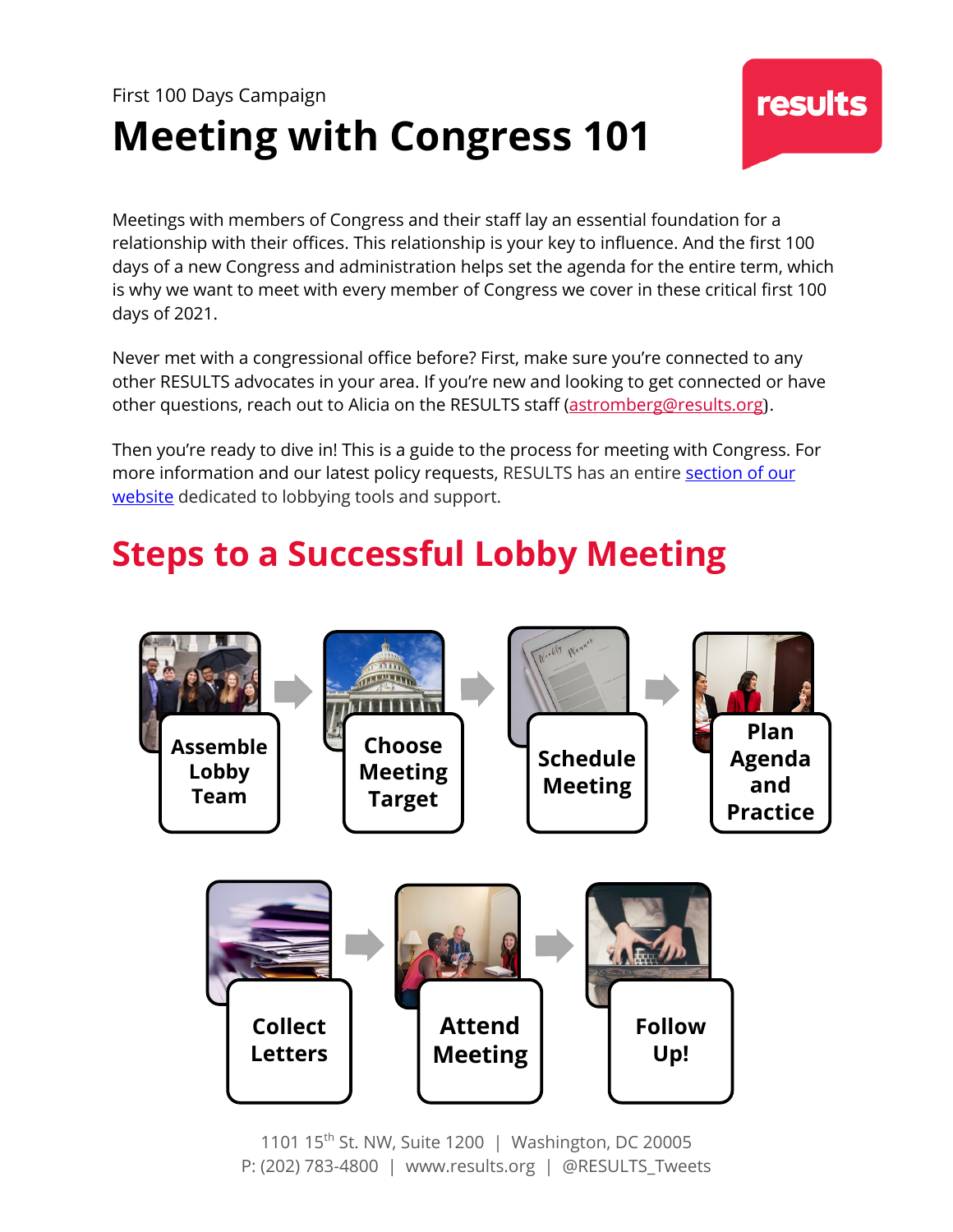## **Step 1: Assemble your lobby team**

This can be your RESULTS group, your friends, members of your faith community, community partners who have a stake in the issue, or anyone else who might care. It can also just be you!

## **Step 2: Choose your meeting target**

RESULTS focuses on advocacy at the federal level of government. There are two chambers of Congress (Senate, House of Representatives) which we can influence. Through these two chambers, we can also exercise influence on decisions made by the president.

| <b>Senate</b>                                                                                | <b>House of Representatives</b>                                                                                                                             |
|----------------------------------------------------------------------------------------------|-------------------------------------------------------------------------------------------------------------------------------------------------------------|
| Everyone has 2 senators that represent<br>their state<br>Each state has equal representation | Everyone has 1 representative of a<br>specific congressional district<br>Districts are defined by population size,<br>with borders set by state authorities |

All lawmakers in the Senate and House can be collectively referred to as 'legislators' 'lawmakers' or 'members of Congress (MOCs)'. Individual senators are addressed as "Senator <last name>" and members of the House of Representatives are addressed as "Representative <last name>" or "Congresswoman/Congressman <last name>."

# **Who should advocates contact?**

Members of Congress have offices in Washington, DC and in your local community. It's important to be in touch with both, but there are a few differences in the role each office plays.

You can request a face-to-face meeting with your member of Congress or with key staff. During the first 100 days, all these meetings will happen virtually over Zoom, conference call, or another system – by now, congressional offices all have a good system for doing this! RESULTS also has trainings on using Zoom for advocacy meetings.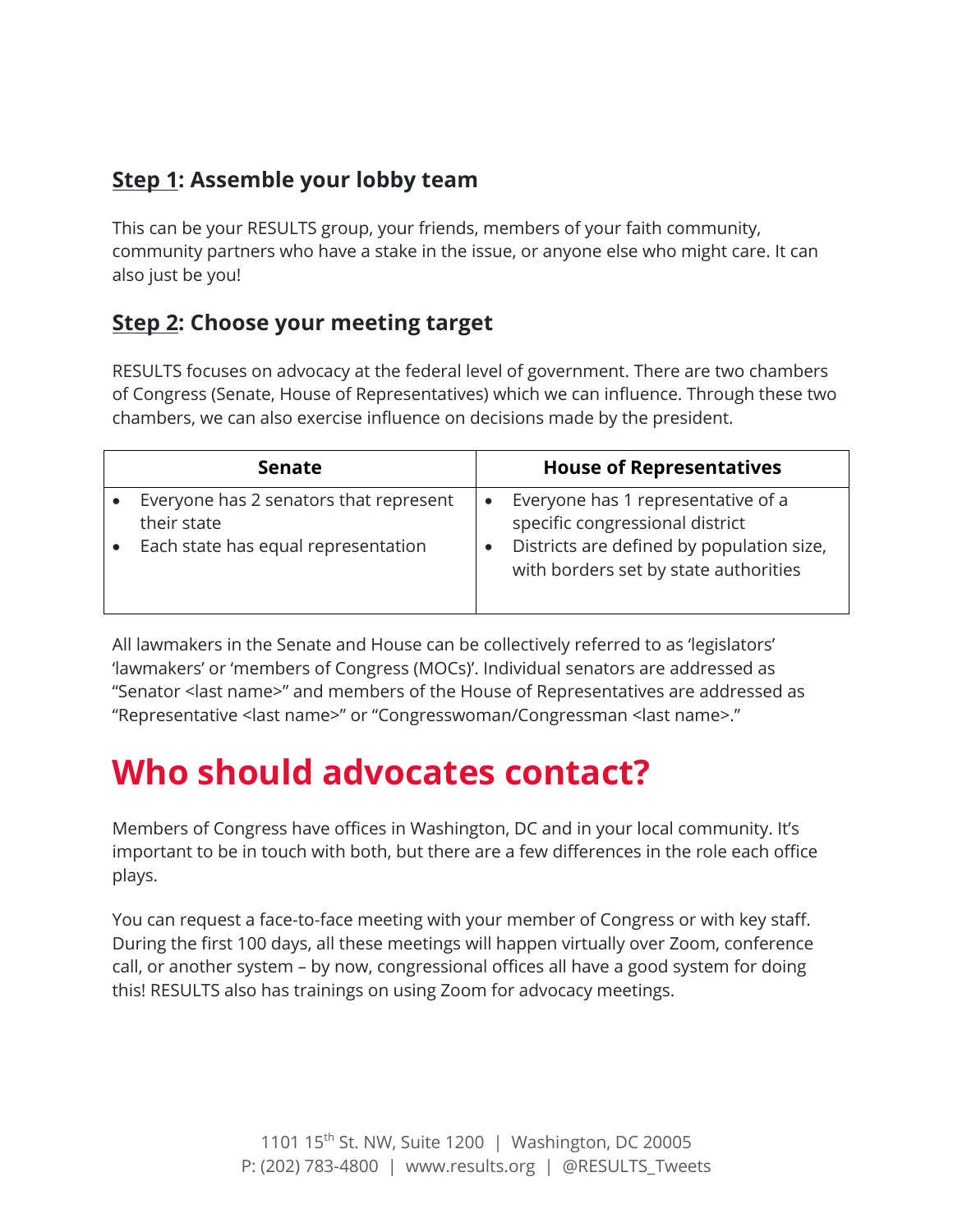| <b>Washington, DC Office</b> |                                                                                                                                                                                                                                                                                                                                       | <b>District Offices</b> |                                                                                                                                                                                                                                                                                                                                                                            |
|------------------------------|---------------------------------------------------------------------------------------------------------------------------------------------------------------------------------------------------------------------------------------------------------------------------------------------------------------------------------------|-------------------------|----------------------------------------------------------------------------------------------------------------------------------------------------------------------------------------------------------------------------------------------------------------------------------------------------------------------------------------------------------------------------|
|                              | Congressional offices in D.C. are<br>staffed with aides who have expertise<br>on policy. Aides follow specific issues<br>and legislation and advise your<br>member of Congress on those issues.<br>Building strong relationships with<br>congressional staff is an essential<br>part of moving the member of<br>Congress into action. | $\bullet$               | Members of Congress have local<br>district offices set up across their<br>congressional district (or for<br>senators, across the state).<br>Congressional staff connect with the<br>local community, represent the<br>member of Congress at home while<br>they are in D.C., provide case<br>management services to<br>constituents, and, most important,<br>listen to YOU. |
|                              | <b>RESULTS volunteers work with</b><br>congressional staff focused on<br>foreign policy, housing, tax or other<br>issues related to our campaigns.                                                                                                                                                                                    | $\bullet$               | There are usually multiple offices<br>located throughout your state or<br>district.                                                                                                                                                                                                                                                                                        |
|                              | Each member of Congress has one<br>physical office with staff in D.C., but<br>legislators themselves are only there<br>when Congress is "in session."                                                                                                                                                                                 |                         | District offices are a powerful link<br>between you and your member of<br>Congress.                                                                                                                                                                                                                                                                                        |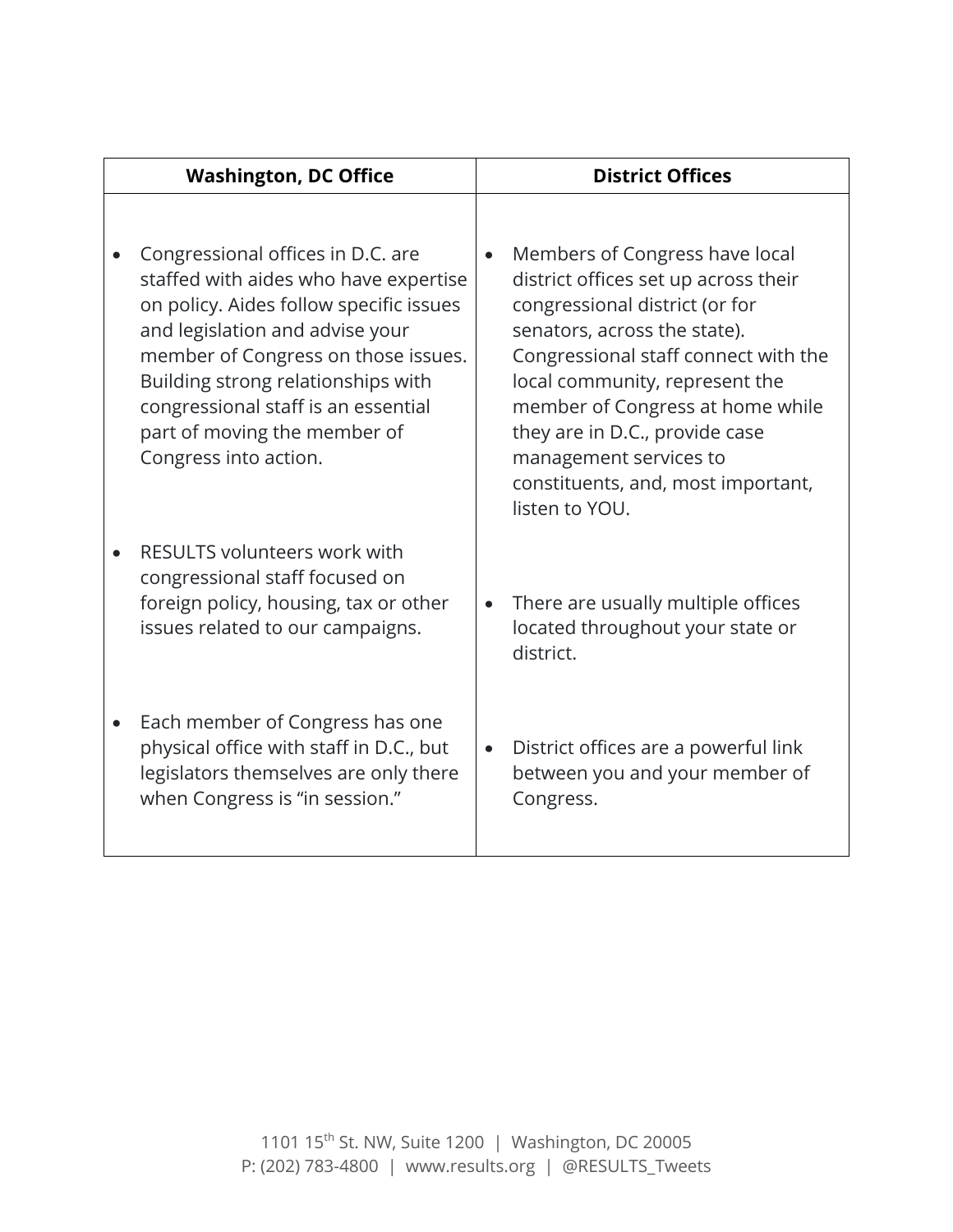## **Washington, D.C. Office Staff**



## **Local / Regional Office Staff**

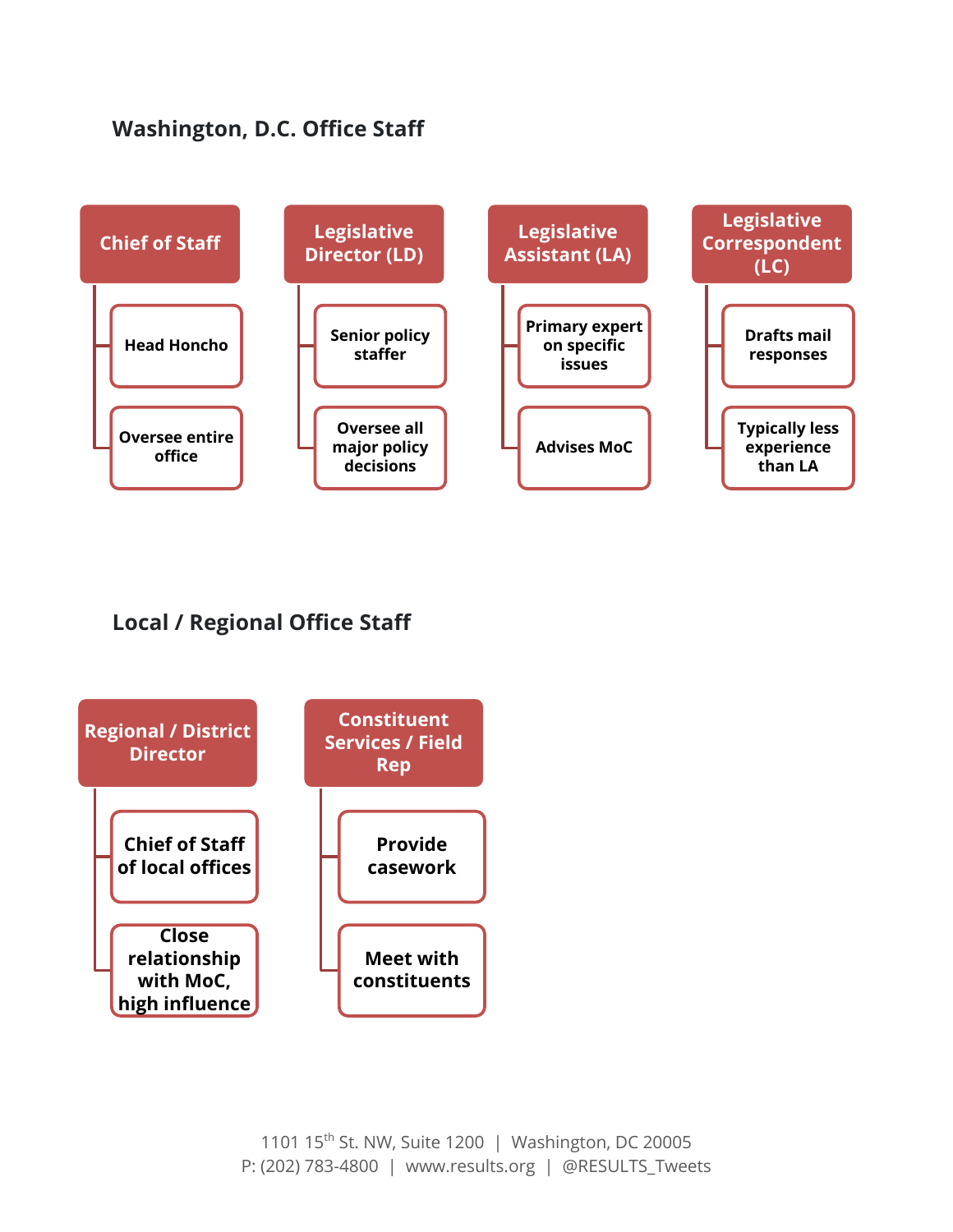# **Step 3: Schedule your meeting**

You'll need to share the date(s) you had in mind, issues you want to discuss, and number of people attending. You may have to call and follow up several times to get your meeting confirmed. Be persistent! Find sample meeting requests in our Lobbying Resources: results.org/volunteers/lobbying/

You can look up congressional staff information here. After finding your specific member of Congress, click on the "Staff" tab for a list of aides, including both issue staff and the scheduler. You can also call the congressional office and ask or reach out to RESULTS staff for help.

| <b>Type of Meeting</b>                  | <b>How to Schedule</b>                                                                                                                                                                                                                                                              |
|-----------------------------------------|-------------------------------------------------------------------------------------------------------------------------------------------------------------------------------------------------------------------------------------------------------------------------------------|
| Face-to-face with member of<br>Congress | Call the DC office and ask to speak with the<br>Send an email to the scheduler<br>Call the DC office and ask to speak with the<br>$\bullet$<br>scheduler<br>It does not hurt to do both! Then keep<br>$\bullet$<br>politely following up as needed until you get<br>a clear answer. |
| Meeting with aide at local or DC office | Call the local or D.C. office and schedule<br>$\bullet$<br>directly with an aide (first decide who you<br>want to meet with based on their focus)<br>Email the office with your request and issues<br>$\bullet$<br>you'd like to discuss                                            |

For the First 100 Days campaign, start by requesting a meeting with the member of Congress themselves. If they aren't available, you can always then proceed to a meeting with staff.

When talking or e-mailing with the scheduler, remember to set up how you will do the meeting virtually (e.g., Zoom, conference call). Make sure to save this information and share it with those who plan to attend.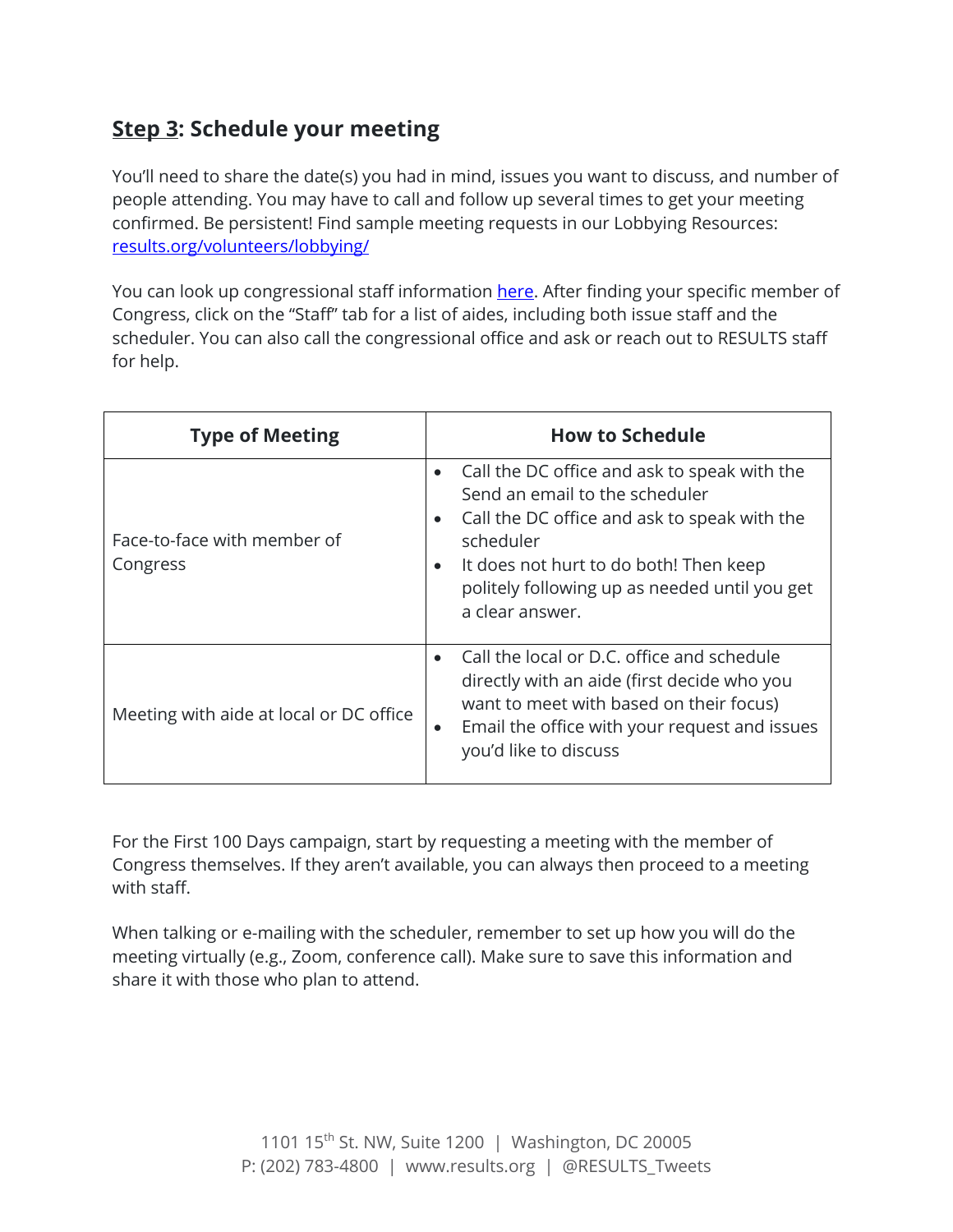#### *Life as a staffer*

The life of a congressional staffer can be difficult. They often work overtime in a fast-paced environment with low pay and frequent calls from angry and rude constituents. They are generally eager to hear from you (and it's their job!) Remember when communicating with the congressional office to be:

- 1. Respectful of the staffer's time: Be prepared, organized, and focused.
- 2. Respectful of the staffer's humanity: Be kind, even if you disagree with them! Cultivate a relationship that makes them want to hear from you.
- 3. Patient: It's important to be persistent and follow-up with the office but do understand the limitations of staff in DC and in-district.

## **Step 4: Plan your agenda, assign roles, and practice**

Start by researching your member of Congress. Look them up on the RESULTS website using the "Legislator Lookup." Get an idea of their voting history on the RESULTS Congressional Scorecard. What can you thank them for? Where can you find common ground? What policies do they need to be lobbied on?

You can also always reach out to RESULTS staff for lobby coaching and support to prepare for your meeting.



#### **Decide the goals of your meeting. Goals should include:**

And for every meeting, we always have at least one "ask" – a yes or no question for the member of Congress that will help advance our issues!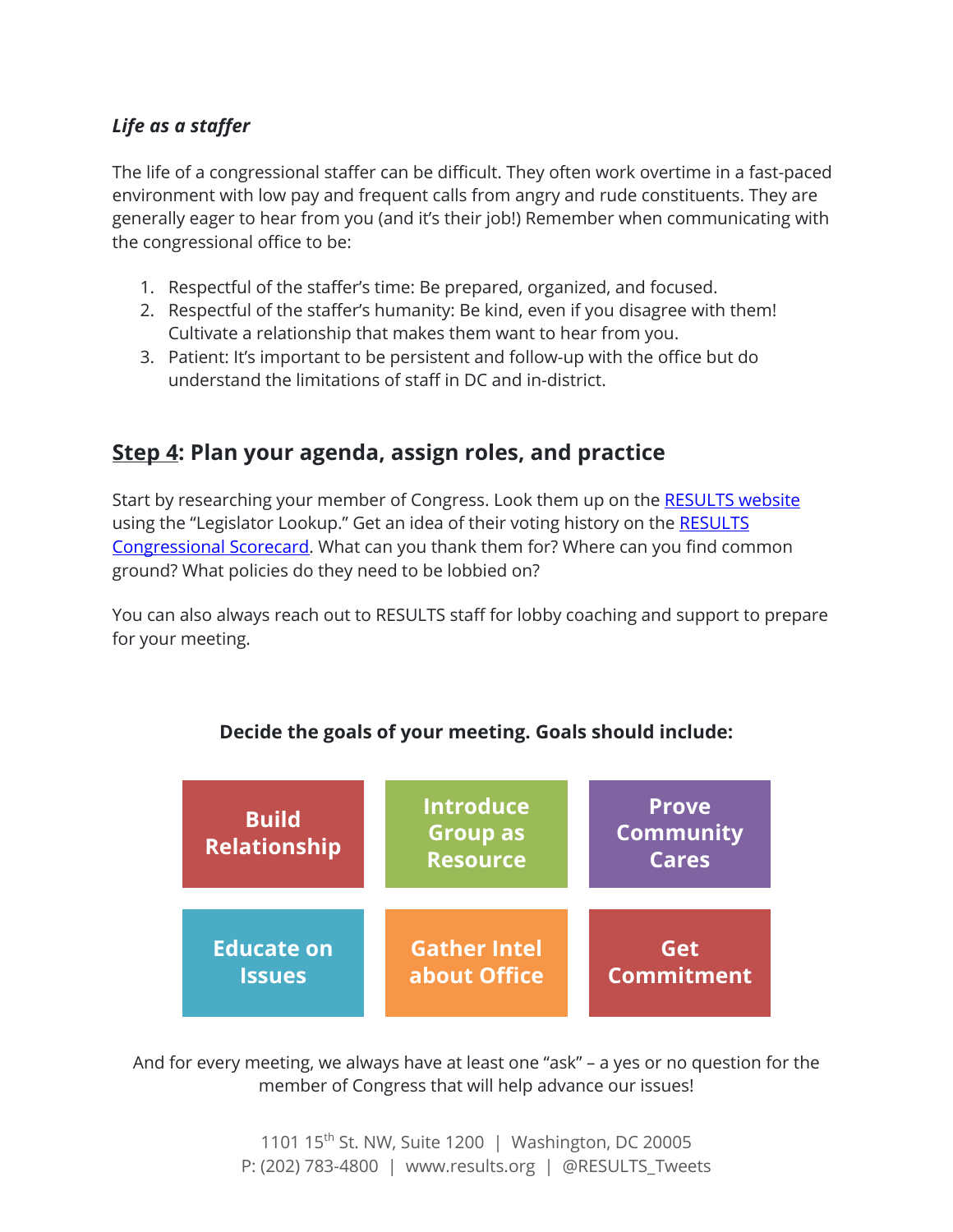## **Assign meeting roles:**

| <b>Role</b>              | <b>Responsibility</b>                                                                                                                                                                                |
|--------------------------|------------------------------------------------------------------------------------------------------------------------------------------------------------------------------------------------------|
| Facilitator              | Kick meeting off. Lead introductions, thank-you's, and meeting<br>$\bullet$<br>overview. Keep meeting on track                                                                                       |
| Storyteller              | Share a personal story about the issue or solution<br>$\bullet$                                                                                                                                      |
| <b>Issue</b><br>Educator | Educate about the broader issue, problem, solution. Share facts about<br>$\bullet$<br>how it shows up in your local community                                                                        |
| Requestor                | Make a yes or no request of the member of Congress<br>$\bullet$                                                                                                                                      |
| Note Taker               | Note any important info from the meeting: What question did the<br>$\bullet$<br>person raise? Concerns that need to be addressed in future meetings?<br>Member's response? What follow up is needed? |
| Leave                    | Ensure letters, media, request sheets, and other supportive materials<br>$\bullet$                                                                                                                   |
| <b>Behinds</b>           | delivered. Find leave behinds in our Lobbying Resources.                                                                                                                                             |

Plan your agenda based on current RESULTS campaigns, laser talks, and meeting roles. Find a lobby meeting planning form in our **Lobbying Resources** to assist in creating your agenda. And then don't be shy about practicing what you want to say and rehearsing your laser talk at home!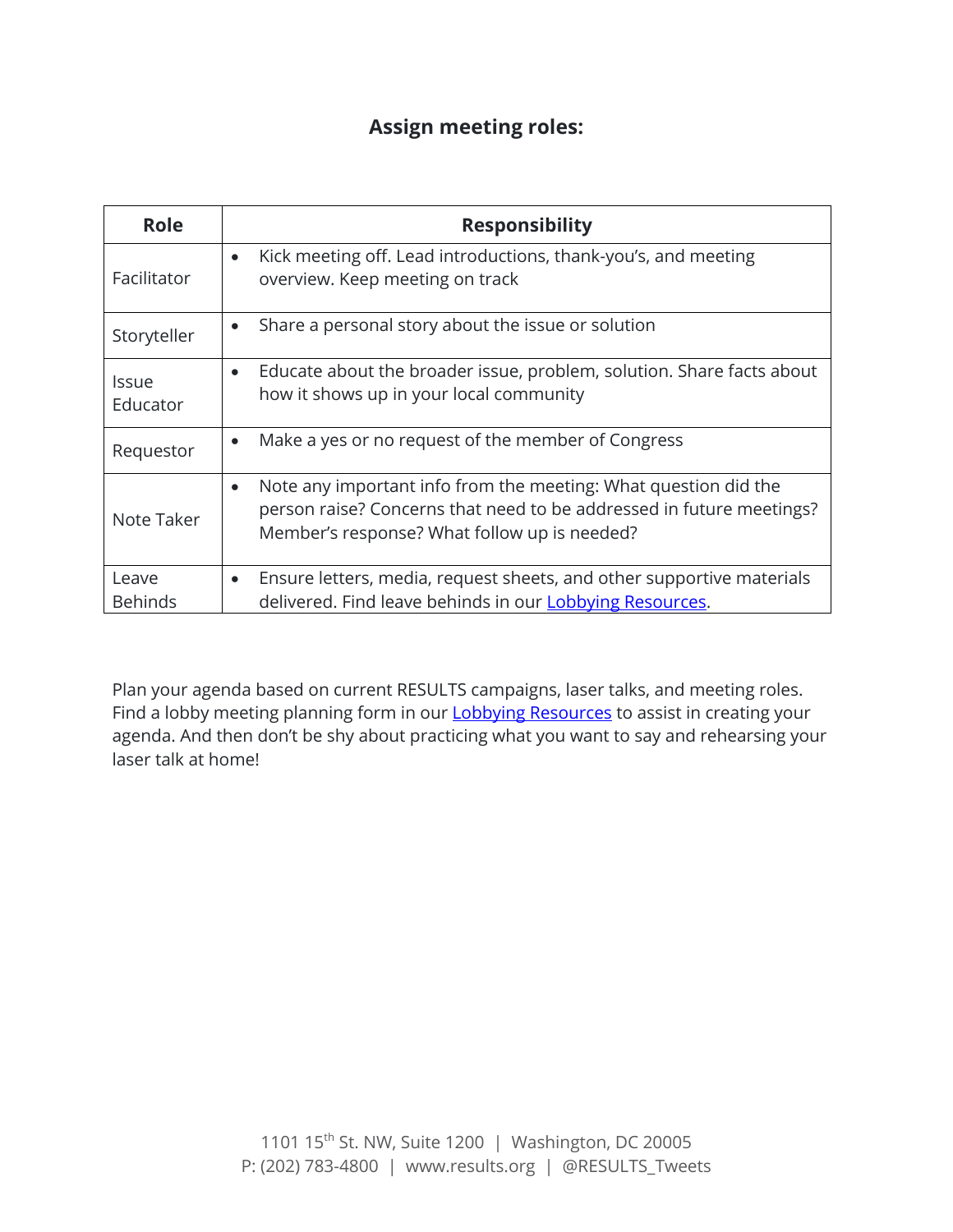#### *Sample Lobby Meeting Agenda*

- 1. Introductions and Thank You (Facilitator)
	- a. Thank the representative for something
	- b. Introduce RESULTS and your chapter
	- c. Facilitate individual team member intros.
	- d. Provide a summary of issues/asks to be discussed
- 2. Share a Personal Story to illustrate the issue (Storyteller)
	- a. Make sure this relates directly to one of the requests being made
- 3. Overview of Issue (Issue Educator)
	- a. State the problem, inform on a solution
- 4. Call to Action (Requestor)
	- a. Deliver a direct request (that has a yes or no answer)
- 5. Listen for response and engage in a dialogue
- 6. Closing the meeting (Facilitator)
	- a. Make follow-up plans with the office
	- b. Ask when you can follow-up
	- c. Thank them for their time

### **Step 5: Collect letters from your community**

Ask friends, family, and others in the community who care about your issue to write a letter to your member of Congress that can be delivered as a leave behind in your meeting. This will be a strong reminder that more people in the community care about the issue, which can influence their willingness to act. Use this time also to collect any media you or other RESULTS volunteers have had published locally on the issues, to share as back up in your meeting.

# **Step 6: Go to your meeting & report back to RESULTS**

You can do it! It's normal to be nervous! It is literally their job to listen to you. They want you to be there (they do!) Let us know what happened by filling out a Lobby Report form.

## **Step 7: Follow up, follow up, follow up**

After your meeting, send a follow up message to the aide you met with. Thank them! Provide answers to questions they raised in the meeting. Restate your ask. Most likely, you did not get a firm yes or no response in the meeting, especially if you met with an aide and not the member directly. The follow up is where commitments happen! Use the sample email to get started: